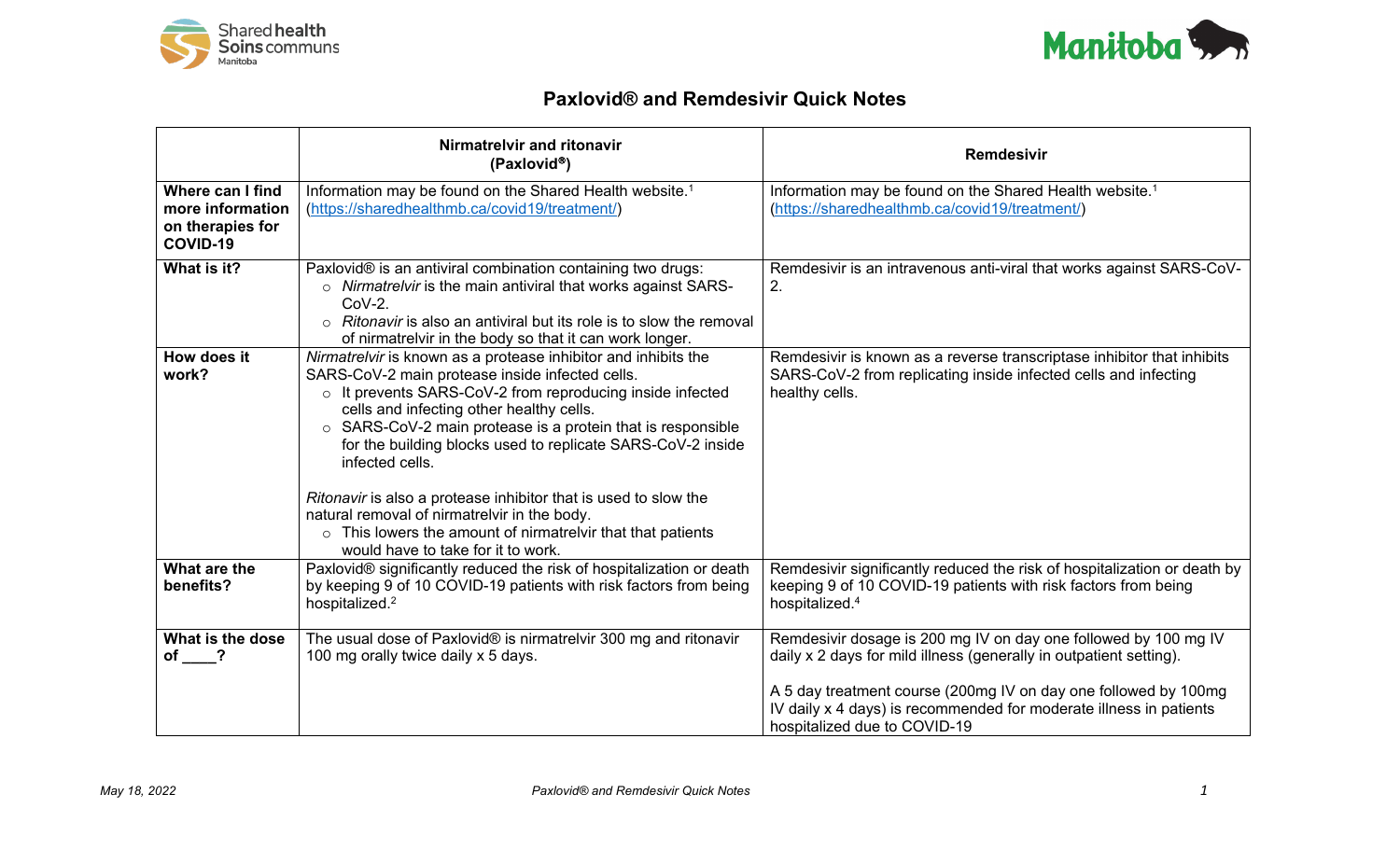



|                                                                  | Nirmatrelvir and ritonavir<br>(Paxlovid®)                                                                                                                                                                                                                                                                                                                                                                                                                                                                                                                              | <b>Remdesivir</b>                                                                                                                                                                                                             |
|------------------------------------------------------------------|------------------------------------------------------------------------------------------------------------------------------------------------------------------------------------------------------------------------------------------------------------------------------------------------------------------------------------------------------------------------------------------------------------------------------------------------------------------------------------------------------------------------------------------------------------------------|-------------------------------------------------------------------------------------------------------------------------------------------------------------------------------------------------------------------------------|
| How is $\_\_$<br>taken?                                          | ■ Paxlovid® may be taken with or without food.<br>• Paxlovid® must be swallowed whole.<br>• Do not chew, break, dissolve or crush.                                                                                                                                                                                                                                                                                                                                                                                                                                     | Remdesivir is given intravenously over 30 minutes daily x 3 days.<br>Remdesivir is given in a place where the patient can receive<br>remdesivir intravenously.                                                                |
| My patient has<br>renal impairment,<br>is the dose<br>different? | Yes, there is a dose reduction in patients with moderate renal<br>impairment eGFR between 30-60 mL/min:<br>$\circ$ nirmatrelvir 150 mg + ritonavir 100 mg PO BID for 5 days<br>Paxlovid <sup>®</sup> is contraindicated for patients with eGFR <30 mL/min                                                                                                                                                                                                                                                                                                              | $\blacksquare$ There is no dose adjustment required in patients with eGFR $>$ 30<br>mL/min.<br>• Patients with eGFR <30 mL/min are generally not eligible for<br>remdesivir unless reviewed by the treatment assessment team. |
| My patient has<br>liver impairment,<br>is the dose<br>different? | • No dose adjustment is required for patients with mild-moderate<br>liver impairment (Child-Pugh class A or B)<br>• For patients with severe liver impairment (Child- Pugh class C),<br>Paxlovid <sup>®</sup> is contraindicated.                                                                                                                                                                                                                                                                                                                                      | Patients with liver impairment may not be eligible to receive<br>remdesivir if their ALT is 5 times above the upper limit of normal.                                                                                          |
| What are the<br>contraindications<br>for $\_\_?$                 | Paxlovid® is contraindicated in patients with <sup>2</sup> :<br>$\circ$ eGFR < 30 mL/min<br>○ Child-Pugh class C<br>$\circ$ Severe drug interactions with Paxlovid®                                                                                                                                                                                                                                                                                                                                                                                                    | Remdesivir is contraindicated in patients with <sup>5</sup> :<br>$\circ$ eGFR <30 mL/min (see above)<br>severe liver impairment or ALT > 5x upper limit of normal<br>$\circ$                                                  |
| <b>Does</b><br>cause<br>drug<br>interactions?                    | Paxlovid® may cause severe drug interactions with medications<br>that may prohibit its use in some patients.<br>o Paxlovid® contains ritonavir which is known to significantly<br>interfere with certain medications and how they are removed<br>from the body.<br>For more information regarding potential medication<br>interactions, see:<br>https://covid19-sciencetable.ca/sciencebrief/nirmatrelvir-<br>ritonavir-paxlovid-what-prescribers-and-pharmacists-need-<br>to-know-2-0/<br>https://sharedhealthmb.ca/files/covid-19-paxlovid-drug-<br>interactions.pdf | Remdesivir is not expected to cause any drug interactions of concern.                                                                                                                                                         |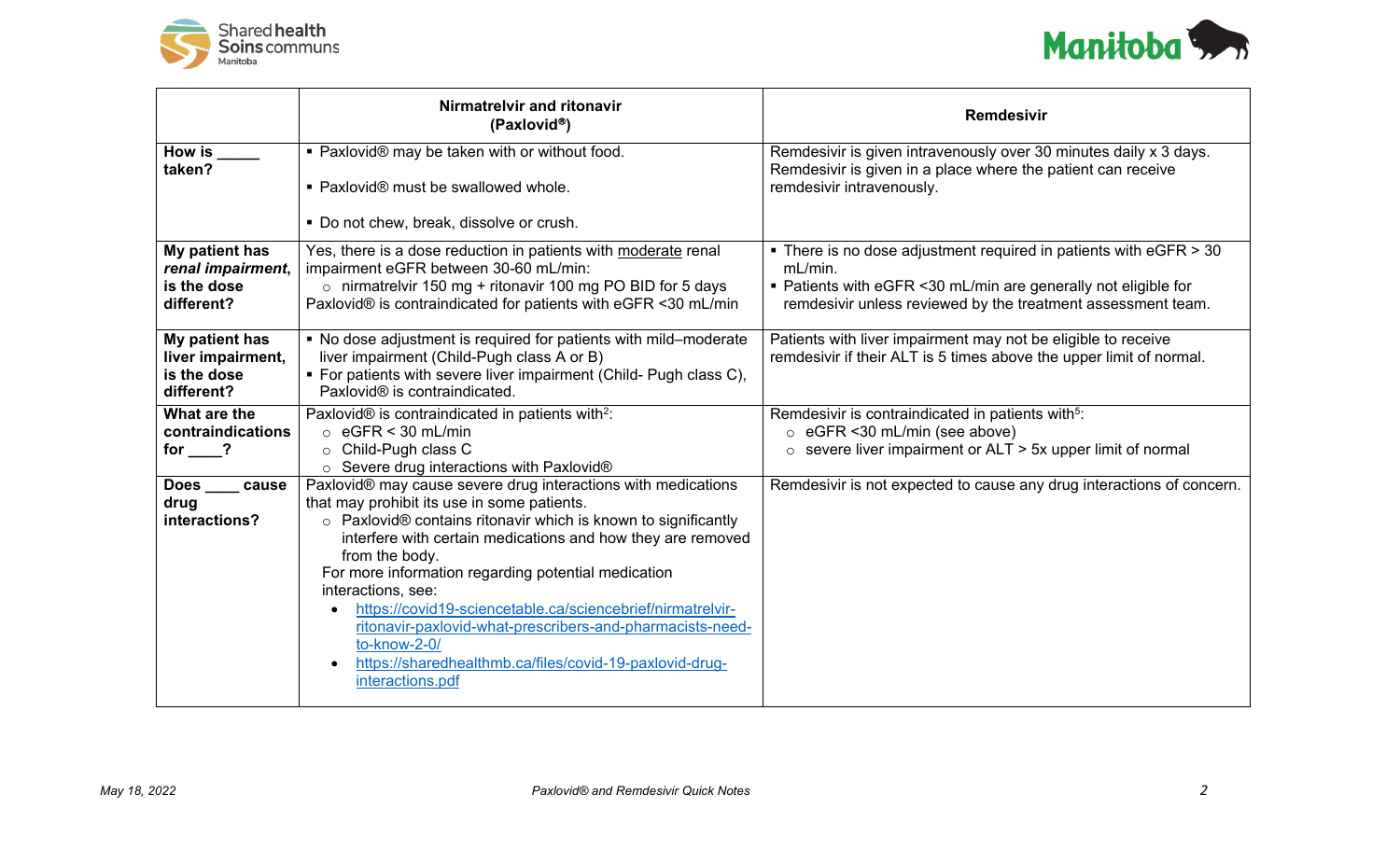



|                          | Nirmatrelvir and ritonavir<br>(Paxlovid <sup>®</sup> )                                                                            |                                                                      |                       |                                                                                       | <b>Remdesivir</b>                                                    |                                                                                                               |            |           |                                                                                                                                   |
|--------------------------|-----------------------------------------------------------------------------------------------------------------------------------|----------------------------------------------------------------------|-----------------------|---------------------------------------------------------------------------------------|----------------------------------------------------------------------|---------------------------------------------------------------------------------------------------------------|------------|-----------|-----------------------------------------------------------------------------------------------------------------------------------|
| Who can get              | • Paxlovid® is approved in Canada for patients with mild to                                                                       |                                                                      |                       |                                                                                       | • Remdesivir is approved in Canada for patients with mild to         |                                                                                                               |            |           |                                                                                                                                   |
| in                       |                                                                                                                                   | moderate COVID-19 with risk factors for severe disease. <sup>1</sup> |                       |                                                                                       |                                                                      | moderate COVID-19 with risk factors for severe disease. <sup>5</sup>                                          |            |           |                                                                                                                                   |
| <b>Manitoba?</b>         |                                                                                                                                   |                                                                      |                       |                                                                                       | • Final decision regarding appropriate use of Paxlovid is between    | • Shared Health has defined different patient categories who may                                              |            |           |                                                                                                                                   |
|                          |                                                                                                                                   | the prescriber and their patient.                                    |                       |                                                                                       |                                                                      | benefit from remdesivir administration.<br>Please go to the Shared Health website for the latest information. |            |           |                                                                                                                                   |
|                          | • Please refer to the Shared Health website for the latest<br>information. (https://sharedhealthmb.ca/covid19/treatment/)         |                                                                      |                       | (https://sharedhealthmb.ca/covid19/treatment/)                                        |                                                                      |                                                                                                               |            |           |                                                                                                                                   |
| What are the             |                                                                                                                                   |                                                                      |                       |                                                                                       |                                                                      | Any physician or nurse practitioner in Manitoba can fill out the                                              |            |           |                                                                                                                                   |
| steps to get             | Any physician or nurse practitioner in Manitoba can prescribe<br>Paxlovid®, which is available at participating retail pharmacies |                                                                      |                       |                                                                                       | 'COVID-19 Oral Antivirals and Monoclonal Antibody Treatment          |                                                                                                               |            |           |                                                                                                                                   |
| for a patient?           |                                                                                                                                   | across the province. See                                             |                       |                                                                                       |                                                                      | Referral Form'. See below.                                                                                    |            |           |                                                                                                                                   |
|                          |                                                                                                                                   | https://sharedhealthmb.ca/covid19/treatment/ for more details.       |                       |                                                                                       |                                                                      |                                                                                                               |            |           |                                                                                                                                   |
| Where can I find         | Effective May 20, 2022, Paxlovid® can be prescribed by any                                                                        |                                                                      |                       |                                                                                       |                                                                      | For the latest referral form use this direct link:                                                            |            |           |                                                                                                                                   |
| the referral form?       | prescriber within their scope of practice; no referral necessary                                                                  |                                                                      |                       | https://sharedhealthmb.ca/files/covid-19-treatment-referral-form.pdf                  |                                                                      |                                                                                                               |            |           |                                                                                                                                   |
|                          |                                                                                                                                   |                                                                      |                       |                                                                                       |                                                                      |                                                                                                               |            |           |                                                                                                                                   |
|                          |                                                                                                                                   |                                                                      |                       |                                                                                       |                                                                      |                                                                                                               |            |           |                                                                                                                                   |
| What kind of side        | Taste disturbance was the most common adverse event reported                                                                      |                                                                      |                       |                                                                                       | Nausea was the most common adverse event reported with               |                                                                                                               |            |           |                                                                                                                                   |
| effects can I<br>expect? | with Paxlovid compared to placebo in clinical trial. <sup>2</sup>                                                                 |                                                                      |                       |                                                                                       | remdesivir in clinical trial. <sup>4</sup>                           |                                                                                                               |            |           |                                                                                                                                   |
|                          |                                                                                                                                   |                                                                      | Paxlovid <sup>®</sup> | Placebo                                                                               |                                                                      |                                                                                                               | Remdesivir | Placebo   |                                                                                                                                   |
|                          |                                                                                                                                   |                                                                      | $(n=1109)$            | $(n=1115)$                                                                            |                                                                      |                                                                                                               | $(n=279)$  | $(n=283)$ |                                                                                                                                   |
|                          |                                                                                                                                   | Dysgeusia                                                            | 5.5%                  | 0.3%                                                                                  |                                                                      | Nausea                                                                                                        | 10.8%      | 7.4%      |                                                                                                                                   |
|                          |                                                                                                                                   | <b>Diarrhea</b>                                                      | 3.1%                  | 1.6%                                                                                  |                                                                      | Headache                                                                                                      | 5.7%       | 6%        |                                                                                                                                   |
|                          |                                                                                                                                   | Vomiting                                                             | 1.1%                  | 0.8%                                                                                  |                                                                      | Cough                                                                                                         | 3.6%       | 6.4%      |                                                                                                                                   |
|                          |                                                                                                                                   | Headache                                                             | 1.4%                  | $1.3\%$ z                                                                             |                                                                      | Diarrhea                                                                                                      | 2.5%       | 3.9%.     |                                                                                                                                   |
|                          |                                                                                                                                   | Hypertension                                                         | 1%                    | $1\%$                                                                                 |                                                                      |                                                                                                               |            |           |                                                                                                                                   |
|                          | $\blacksquare$                                                                                                                    | Myalgia                                                              | 1%                    | 1%                                                                                    |                                                                      |                                                                                                               |            |           | Mild transient increases in transaminases may occur in patients<br>receiving remdesivir treatment. Patients are asymptomatic with |
|                          |                                                                                                                                   |                                                                      |                       |                                                                                       |                                                                      |                                                                                                               |            |           |                                                                                                                                   |
|                          |                                                                                                                                   |                                                                      |                       | transaminases resolving after completion of treatment without the<br>need to monitor. |                                                                      |                                                                                                               |            |           |                                                                                                                                   |
| Will I be charged        |                                                                                                                                   |                                                                      |                       |                                                                                       | At this time, there is no cost to the patient receiving Paxlovid® by | There is no cost to the patient for remdesivir treatment.                                                     |            |           |                                                                                                                                   |
| or pay for $\qquad$ ?    | prescription during the current pandemic wave. Subject to                                                                         |                                                                      |                       |                                                                                       |                                                                      |                                                                                                               |            |           |                                                                                                                                   |
|                          | change.                                                                                                                           |                                                                      |                       |                                                                                       |                                                                      |                                                                                                               |            |           |                                                                                                                                   |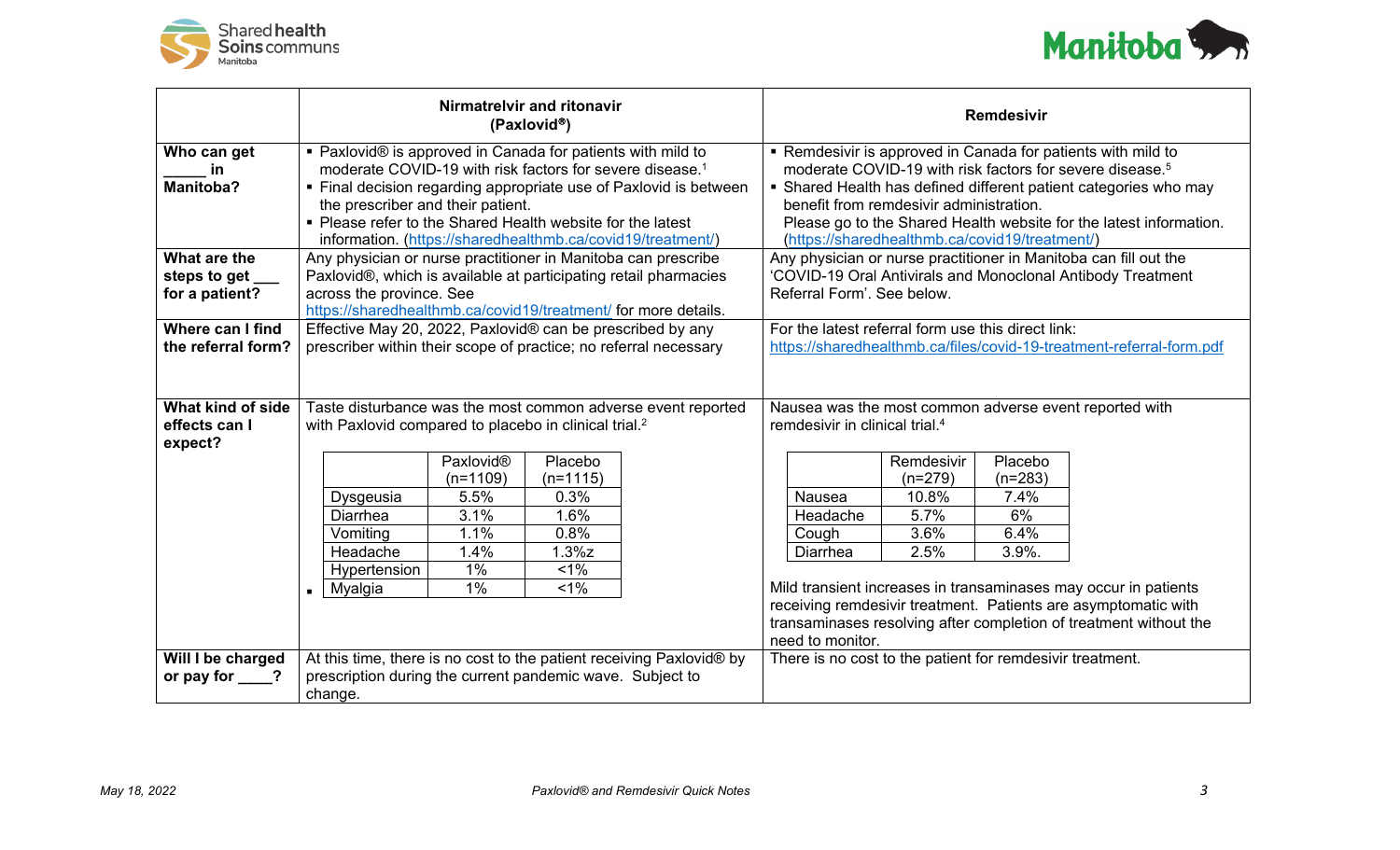



|                                                     | Nirmatrelvir and ritonavir<br>(Paxlovid <sup>®</sup> )                                                                                                                                                                                                                                                                                                                                                                                                                                | <b>Remdesivir</b>                                                                                                                                                                                                                                                                                                                                                                                                                                                                   |
|-----------------------------------------------------|---------------------------------------------------------------------------------------------------------------------------------------------------------------------------------------------------------------------------------------------------------------------------------------------------------------------------------------------------------------------------------------------------------------------------------------------------------------------------------------|-------------------------------------------------------------------------------------------------------------------------------------------------------------------------------------------------------------------------------------------------------------------------------------------------------------------------------------------------------------------------------------------------------------------------------------------------------------------------------------|
| Can my child<br>receive ?                           | Paxlovid® is authorized by Health Canada only for patients 18<br>years or older; off-label use may be considered in children (12<br>years of age and older weighing at least 40 kilograms AND with<br>exceptional circumstances such as severe immunocompromise<br>and/or multiple risk factors, clinical progression), AFTER<br>consultation with pediatric experts and informed decision making<br>with the child's care provider.                                                  | Remdesivir is approved for patients 12 years and older meeting<br>eligibility criteria in Manitoba.                                                                                                                                                                                                                                                                                                                                                                                 |
| My patient is<br>pregnant can she<br>take ?         | Although Paxlovid® is not recommended in a pregnant woman, if<br>the benefits of administering a COVID-19 therapeutic are felt to be<br>substantial, neither Remdesivir nor Paxlovid should be withheld<br>based solely on a person's pregnant state. Individualized and<br>informed discussion weighing the risk of COVID-19 for an<br>individual patient against the paucity of safety data in pregnancy is<br>required when prescribing COVID-19 therapeutics during<br>pregnancy. | Although remdesivir is not recommended in a pregnant woman, if the<br>benefits of administering a COVID-19 therapeutic are felt to be<br>substantial, neither Remdesivir nor Paxlovid should be withheld<br>based solely on a person's pregnant state. Individualized and<br>informed discussion weighing the risk of COVID-19 for an individual<br>patient against the paucity of safety data in pregnancy is required<br>when prescribing COVID-19 therapeutics during pregnancy. |
| My patient is<br>breastfeeding,<br>can they receive | • Paxlovid® has not been studied in breastfeeding. <sup>2</sup><br>• There is no data on Paxlovid® in the breastfed infant.<br>• The benefits of breast-feeding should be considered along with<br>the mother's clinical need for Paxlovid® and any potential<br>adverse effects on the breastfed infant from Paxlovid® or from<br>the underlying maternal condition.                                                                                                                 | • Remdesivir has not been studied in breastfeeding. <sup>5</sup><br>• There is no data on remdesivir in the breastfed infant.<br>• The benefits of breast-feeding should be considered along with the<br>mother's clinical need for remdesivir and any potential adverse<br>effects on the breastfed infant from remdesivir or from the<br>underlying maternal condition.                                                                                                           |
| Will I be cured of<br>COVID-19 when I<br>take ?     | . No, you will NOT be 'cured' by taking Paxlovid®.<br>• Paxlovid® helps to prevent SARS-CoV-2 from spreading within<br>your body and causing more severe symptoms.<br>• You should continue to self-isolate when you are taking<br>Paxlovid®.                                                                                                                                                                                                                                         | . No, you will NOT be 'cured' by taking remdesivir.<br>• Remdesivir helps to prevent SARS-CoV-2 from spreading within<br>your body and causing more severe symptoms.<br>• You should continue to self-isolate when you are receiving<br>remdesivir.                                                                                                                                                                                                                                 |
| What if I miss a<br>dose?                           | • A missed dose can be taken if within 8 hours of the time it is<br>usually taken.<br>• If more than 8 hours, skip the dose and continue to the next<br>scheduled dose.<br>• Do not double the dose.                                                                                                                                                                                                                                                                                  | Not applicable                                                                                                                                                                                                                                                                                                                                                                                                                                                                      |